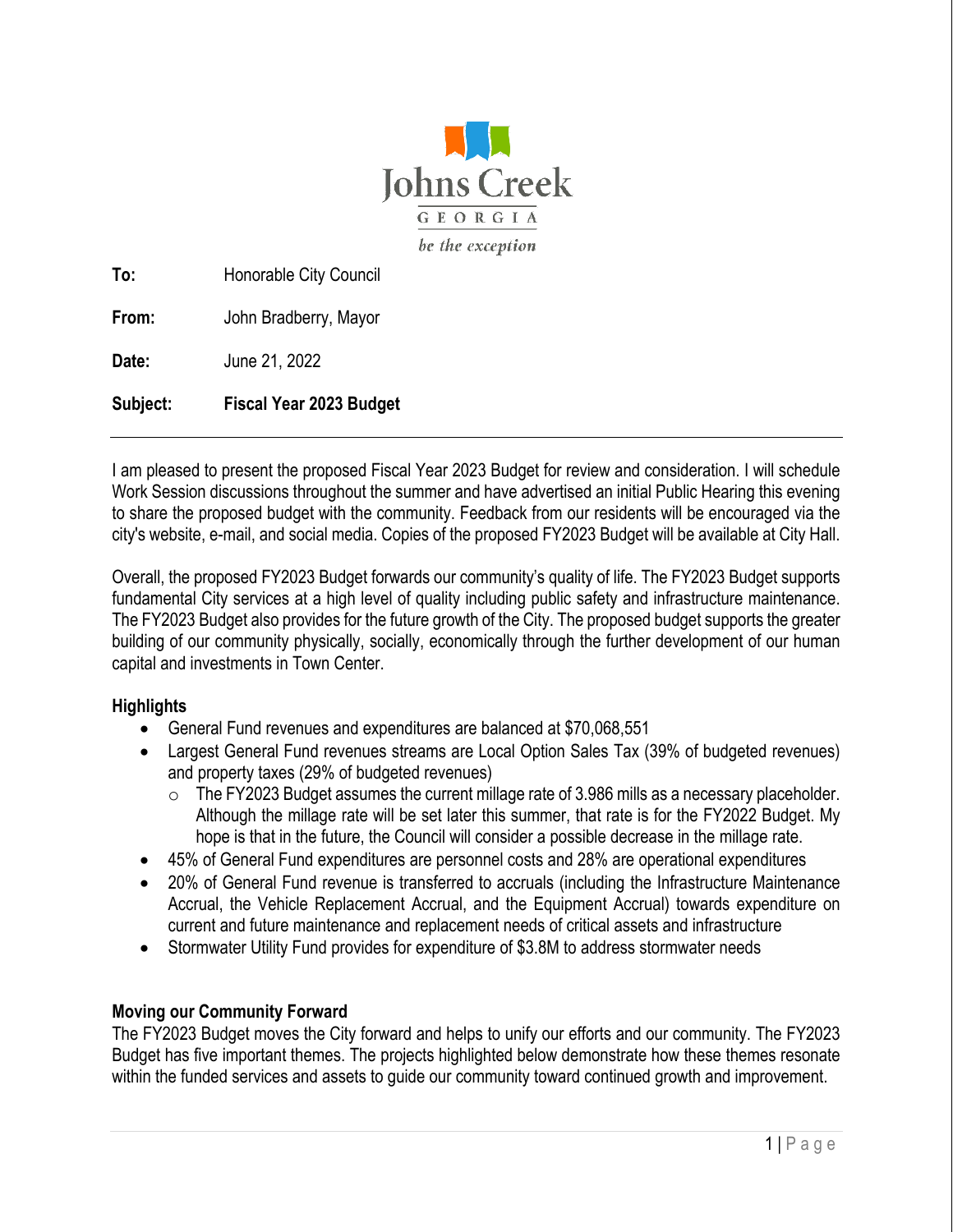### **1. Advancing Our Commitment to Public Safety**

Essential to the quality of life in Johns Creek is the fortitude and service of our first responders. The FY2023 Budget continues to emphasize the significance of the safety and security of our residents by fully funding the operational needs of the Fire and Police Departments. The FY2023 Budget adds training, personnel, and replaces aging vehicles and apparatus.

- Police Department's Officer / Clinician Response Team The FY2023 Budget adds a Behavioral Health Clinician as a direct staff member in the Police Department as well as adding another police officer to the Clinician Officer Response Team to better address the mental health and support services needed to serve our community.
- Fire Station #63 Replacement The FY2023 Budget looks forward to future safety needs beginning the process of replacement for Fire Station #63. Turning 40 years old in 2023, Fire Station #63 has experienced significant plumbing, mechanical, and structural issues that indicate the building is nearing need for replacement. The FY2023 Budget sets aside funding for initial engineering and construction documents for a replacement station.
- Public Safety vehicles and apparatus The FY2023 Budget replaces key public safety fleet vehicles and apparatus including the Fire Department's primary rescue boat and 14 police vehicles.

#### **2. Expanding and Improving our Park System**

The FY2023 Budget forwards two significant park projects: Creekside Park and Cauley Creek Park. Situated behind City Hall, Creekside Park is the anchor and catalyst for Town Center. Located off Bell Road, Cauley Creek Park will open in 2023. In addition, the current effort to update the Recreation and Parks Plan will culminate in a community-driven prioritized list for additional improvements to the existing park and recreational facilities.

- Creekside Park presently in the engineering stage, the new park will provide a community gathering area and strengthen the City's identity. Creekside Park is a 21-acre area anchored by two in-line stormwater retention ponds including the North Pond behind City Hall. In 2022, Council adopted a conceptual design for the park and authorized engineering. Also in 2022, Council set aside TSPLOST I funds for the trail through the south pond area and TSPLOST II funds for finishing the loop of the trail around the north pond. The FY2023 Budget continues the effort to fund the park with \$1.5 million for right-of-way acquisition that will be necessary to propel the park to construction in FY2024.
- Cauley Creek Park presently under construction, Cauley Creek Park is on schedule to open to the public in summer 2023. Cauley Creek's 203 acres will double the amount of city-provided recreational parkland. The FY2023 Budget includes funding for basic operational staff support and park maintenance. In the lead up to the park's opening, Council will face many significant decisions in terms of staffing, potential partnerships with organizations, and special events to enliven the park.
- Parks Plan Implementation Projects an update to the Recreation and Parks Plan is presently underway. The community feedback gathered throughout the planning process will update the plan for park improvements and programming enhancements. The FY2023 Budget sets aside the first \$1 million to implement the projects and improvements prioritized by the community. The funding will provide for initial implementation projects for FY2023 not fully implement the recommendations.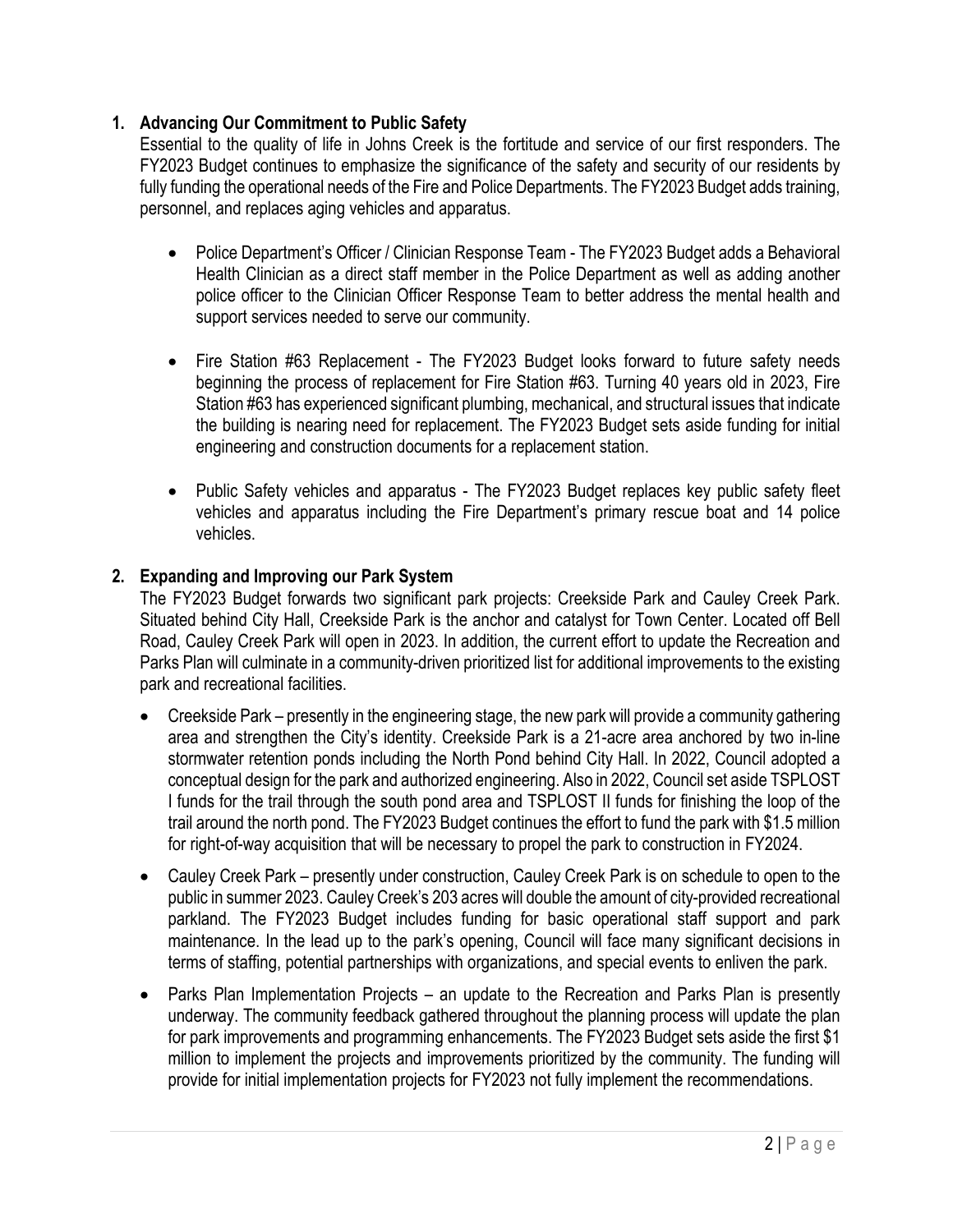### **3. Strengthening our Team and Community Communications**

The City's ability to move forward depends on having the tools and personnel in place to serve residents and businesses. The FY2023 Budget contains two major initiatives, which will help to attract and retain city staff while improving the technologies that allow residents and businesses to interact with the City in a more efficient manner.

- Compensation and Classification Study and Implementation In today's competitive job market, the City faces challenges in both retention and recruitment. Cost of living adjustments have attempted to keep the City competitive in terms of salary but the City has not kept pace with the local government market in terms of salary and benefits. The City has not completed a true salary and compensation study since incorporation. Engaging a third-party consulting firm to conduct a Compensation and Classification Study will guide the City as to how to appropriately compensate City employees and improve our ability to retain and recruit employees. In addition to the study, the FY2023 Budget sets aside funding to begin addressing needed adjustments. Based on our understanding of the market, Johns Creek is average or lagging the market for salary and benefits. Our lagging salary and benefits is a contributing factor to recruitment and retention issues facing the City (specifically the Police Department). Full implementation of the study will likely occur in phases over time. However, the FY2023 Budget provides initial implementation funding clearly and intentionally communicating to City employees that they are valued and that we desire to retain the best and brightest talent.
- Website Redesign The City's current website is the main communication and engagement tool for residents, businesses, employees, and visitors. The last City website redesigned occurred in 2016. Software advances and needed changes to the website content management system necessitate a structural overhaul. The FY2023 Budget provides for the redesign of the website to leverage more powerful and innovative content management resources and platforms to allow for a more streamlined communications experience for website users/visitors and diverse technologies for users to access information and improved interaction and engagement.

# **4. Investing in our Critical Infrastructure and Assets**

The FY2023 Budget continues the city's commitment to invest in our built infrastructure and maintain those assets to the quality standards expected by our community.

- Infrastructure Maintenance The FY2023 Budget invests \$3 million into resurfacing neighborhood and main roads as well as \$1.2 million for park maintenance and improvement projects. Overall, the FY2023 Budget invests over \$7 million in the Infrastructure Maintenance Accrual Fund to maintain the quality of our sidewalks, traffic signal system, bridges, fire stations, and City Hall.
- Stormwater Repairs and Maintenance The FY2023 Budget's Stormwater Utility Fund provides \$3.8 million for repair and maintenance of stormwater assets and infrastructure. The provided funding includes both the anticipated \$3.2 million of Stormwater Utility fees to be collected in FY2023 and \$600,000 from stormwater reserves to maintain the accelerated pace of repairs the team has been implementing since the activation of the Utility in July 2021.

# **5. Improving Roadway Safety and Traffic Issues**

In order to address key safety and traffic congestion issues across the City, the FY2023 Budget provides funding to improve roadway safety and address traffic and operational issues.